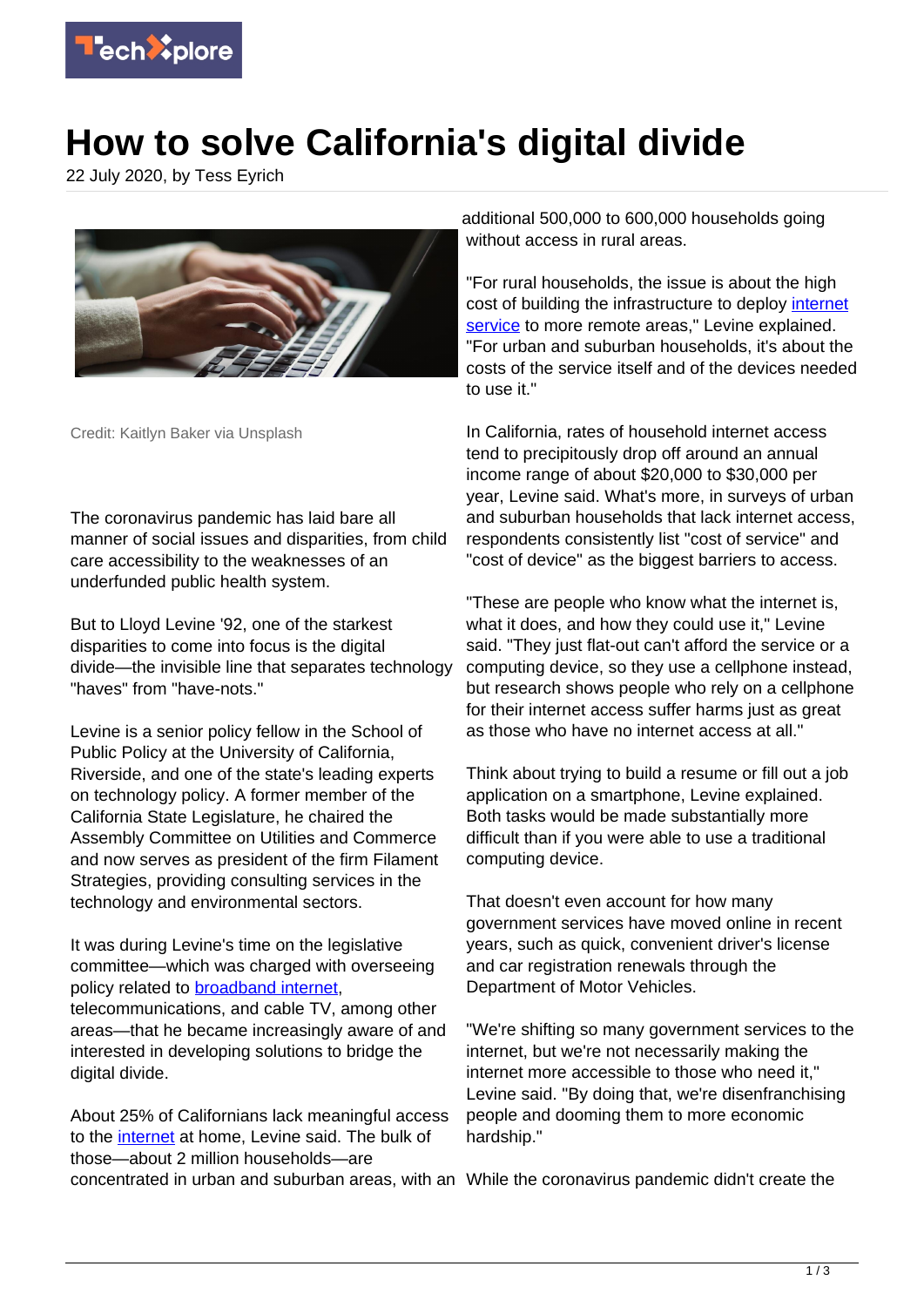

digital divide or make it more severe, it has shoved get to more remote, rural areas," he said. "In it to the forefront, creating a domino effect of challenges that will only serve to exacerbate existing disparities, according to Levine.

Perhaps nowhere are those challenges more evident than when it comes to children's distance learning. As schools began to close their doors in March to curb the spread of COVID-19, districts discovered many of their students lacked access to the internet or computing devices at home.

Many have since tried to remedy the situation by distributing devices such as Chromebooks to K-12 students who need them. Yet Levine said serious issues remain when it comes to service access and In particular, he spotlights several efforts primarily bandwidth, especially for families with multiple children who need to log on daily.

Moreover, additional difficulties arise in households broadband and devices. with younger children whose parents aren't technologically literate, or whose parents didn't grow up in the U.S. education system or don't speak English as a first language or at all.

Recently, Levine has raised awareness of the issue through his writing, exploring topics related to digital inequality, COVID-19, and distance learning in the journal Social Inclusion, among other publications.

"We've inverted the paradigm here," he said. "In many cases, the teacher is no longer the primary educator, and the reality is we need to help parents more than we would've otherwise."

Beyond the pandemic, that help should be part of a more strategic vision to close the digital divide through policy solutions, he added.

So far, the bulk of money allocated to fix the divide has gone toward improving rural access through federal and state programs such as the American Recovery and Reinvestment Act, the California Advanced Services Fund, and the Connect America Fund. Levine admitted more could be done in that area.

"The biggest cost in deploying broadband is not actually the fiber itself; it's the trenching needed to California, there are things we could be doing to improve that system. Any time Caltrans digs up a strategic corridor, for instance, they could be laying conduit."

But in urban and suburban areas, those solutions won't fix a glaring problem: For many households, the price of even low-cost internet is still too high.

In an article published in June in the Journal of Information, Communication, and Ethics in Society, Levine assesses some of the strategies utilized thus far to close the digital divide.

undertaken by community-based organizations to increase Californians' awareness of programs designed to help them access affordably priced

In surveying programs that have been run for the past 10 years to close the digital divide, Levine found they have generally been unsuccessful when it comes to increasing access.

"Even when people are presented with information about low-cost internet and device programs, they're still not signing up," he said. "These are households that don't have \$10 or \$15 a month to spend on broadband plus a computing device, so what it boils down to is that we've been telling people about something they can't afford."

In Levine's view, a more effective option would be to treat the internet as any other utility and craft policy that mandates ongoing financial assistance to ensure people have access to it. In fact, he thinks the government has an ethical obligation to do so in light of the economic and educational harms people are becoming progressively more likely to suffer without it.

"I'm not going out on a policy limb here; there's a whole host of programs out there through which we've provided people with financial assistance for other utilities—for natural gas, for electricity, for water, for telephones," Levine said, noting it's time to do the same thing for broadband.